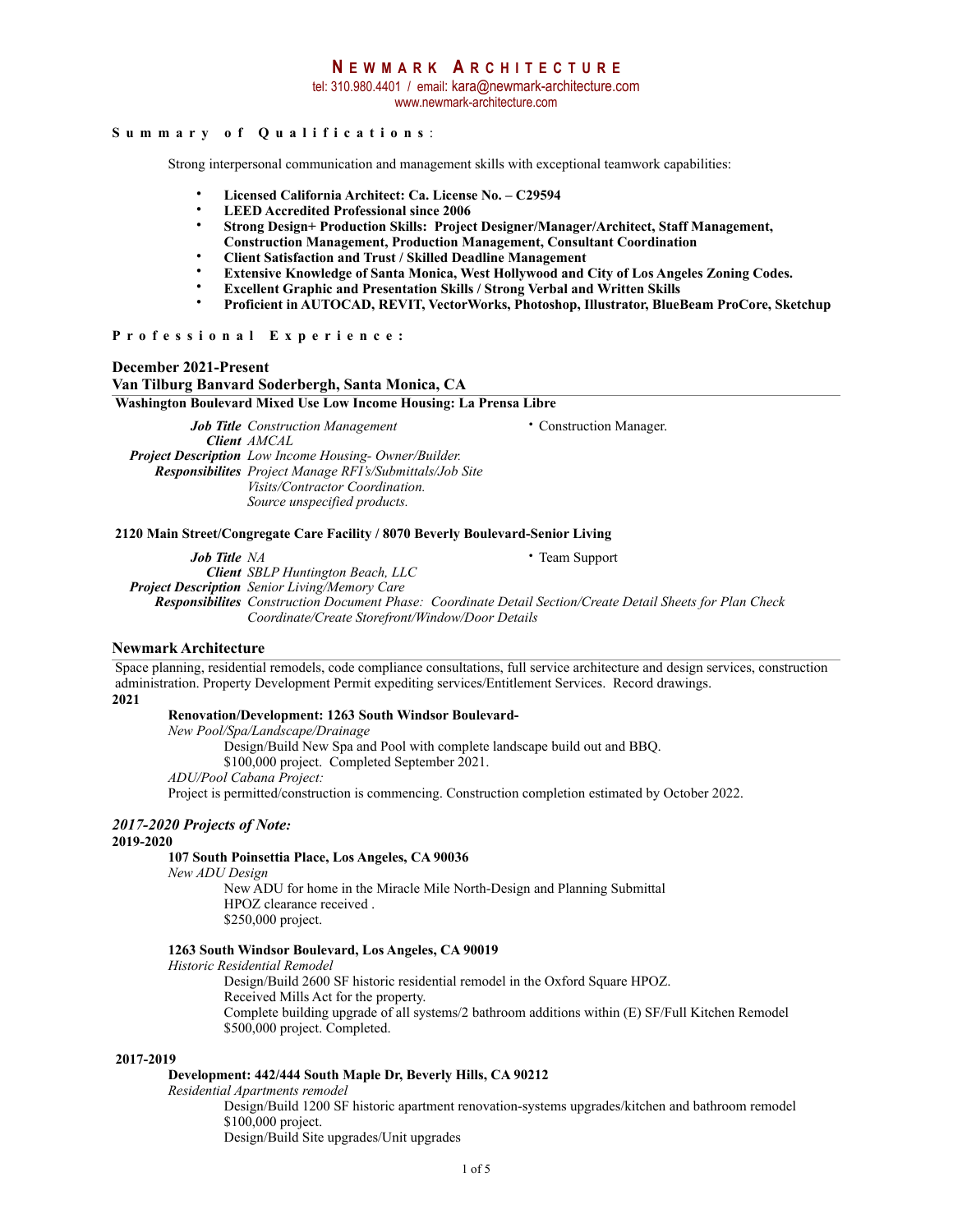tel: 310.980.4401 / email: kara@newmark-architecture.com

www.newmark-architecture.com

### **2017 6230 Warner Drive, Los Angeles, CA 90048**

*Residential Building Addition* 

Design 420 SF building addition for residence in Carthay Circle HPOZ.

#### Coordinate project through HPOZ board approval.<br>
2017 **Development/TI: 1299 West Jefferson Boulevard 2017 Development/TI: 1299 West Jefferson Boulevard**

*Tenant Improvement for Oran Enterprises Corporate Offices* Design/TI/4200 SF space/\$200,000 project.

#### *April 2008-2016*

#### **Worked with Levin & Associates, Architects, Winter/Spring 2015**

*Provide support/lead production to complete a CUP package for Oakwood School.* 

**Select Code Compliance Projects** 

*Bring noncompliant apartment units up to code:* 

 Feather Hill Properties LLC, 3725 South Bentley Avenue Los Angeles, CA 90034 La Ras LLC, 3759 West 27th Street Los Angeles, CA 90018

Martin Properties, 1334/1336 South Sycamore Avenue Los Angeles, CA 90019

*Bring noncompliant garage/guest house up to code:* 

Hoffman Residence, 268 South Van Ness Avenue Los Angeles, CA 90004

#### **Select Property Management/Building Upgrades**

*444/442 South Maple Drive Beverly Hills, CA 90212*  Maintain building systems Coordinate building systems upgrades Coordinate unit upgrades as required Design/coordinate new perimeter fencing Design/coordinate new window upgrades

#### **Select Residential/Commercial Remodels**

*Parsekian Residence 3466 La Sombra Drive, Los Angeles, CA 90068* Concept design for overall house renovations *Los Angeles Police Department Jeopardy Program, 6015 Woodman Avenue, Van Nuys, CA 91401* Concept design layouts for building renovation *Kossman Residence 547 North June Street, Los Angeles, CA 90004*  Concept design for new master bath suite *Oakwood Secondary School 11600 Magnolia Boulevard, North Hollywood, CA 91601* Concept design for Ceramic Studio Renovation *AB Dental USA 2999 Overland Avenue, Suite 116, Los Angeles, CA 90064* Corporate office design and construction management *Michel Residence 657 Pier Avenue, Santa Monica, CA 90405* Concept design/drawings for new front deck and entry stair

# **Oakwood School, Los Angeles, California - 2008/2009**

*Create a complete record of all campus buildings for the school. Design a graphic site map and plans for the school to use for both the Elementary School and the Secondary School.*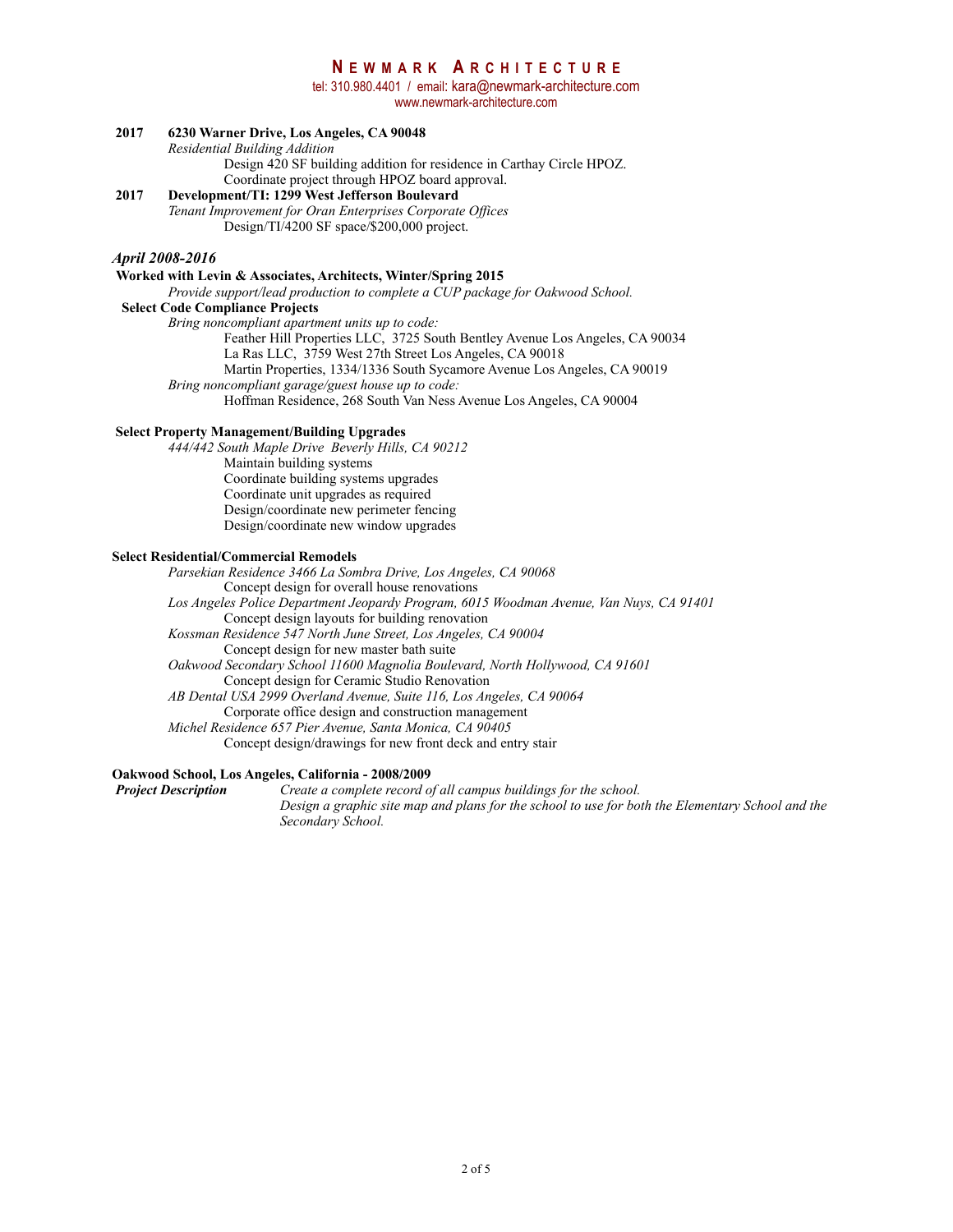### **N EWMARK A RCHITECTURE** tel: 310.980.4401 / email: kara@newmark-architecture.com www.newmark-architecture.com

#### **April 2005-April 2008**

#### **RNL Design, Los Angeles, California Belmont Village Westwood, Los Angeles, California**

*Client Belmont Corp*

*Project Description 172 Unit Senior Living Facility, Wilshire Boulevard, Westwood, \$47,000,000 project*

**Various Mixed Use International Projects**

*Project Description Laguna Tower(high rise residential), Mangrove Residences (low rise residential), Oasis Hotel, Palm Jumeirah Residences (Condominiums, Private Residences)*

# **July 2004-April 2005 3D/International, Los Angeles, California**

#### **LAUSD, Region E Modernization Projects**

*Job Title Construction Manager, Design Manager Owner Authorized Representative Client Los Angeles Unified School District*

*Project Description Modernization Projects*

#### **July 2002-July 2004**

**Killefer Flammang Architects, Santa Monica, California** 

### **1433 Havenhurst Drive, West Hollywood, California**

*Client West Hollywood Community Housing*

*Project Description 24 Unit Apartment, Low Income Housing Construction Type V / Type I*

# **Perino's Apartments, Los Angeles, California**

*Client Carey & Kutay Development Group LLC*

*Project Description 47 Unit Mixed Use Housing/Commercial, \$20,000,000 project Construction Type V / Type I*

#### **Stresa Apartments, Santa Monica, California**

**Client** JSM Construction Companies

*Project Description 50 Unit Low Income Multi-Family Housing, \$11,000,000 project Construction Type V / Type I*

- *Job Title Project Manager/Designer/Architect* Collaborated design with design principal.
	- Designed planning for the building
	- Managed and coordinated project from concept design thru construction.
- *Job Title Team Designer* **•** Provided design support for concept design and schematic design including planning, programming. *Client Nakheel, and other Dubai developers*

- Managed Architect/Engineer Consultants
- Coordinated District agendas to facilitate projects. • Coordinated Schedulers, Estimators to produce budget studies for District use.
- *Job Title Project Architect* Extensive City of West Hollywood Code Research
	- Coordinated with City of West Hollywood Plan Check thru Permit.
	- Construction Administration:
	- RFI/Submittal Coordination.
	- Produced weekly meeting notes and lead meetings.
	- Client/Consultant Coordination.
	- Produced Design Review Board Submittal.
	- Obtained Design Review Board Approval.
	- Coordinated/produced Schematic thru Plan Check drawings sets.
- *Job Title Project Architect* Client/Consultant Coordination.
	- Coordinated/produced Plan Check Submittal Set.<br>• Obtained Building Permit.
	-
- **San Marco Apartments, Rapallo Apartments Santa Monica, California**
	-

*Client JSM Construction Companies*

*Project Description 50 Unit Mixed-Use Multi-Family Housing/ Commercial Construction Type V / Type I*

- *Job Title Project Architect* Client/Consultant Coordination.
	- Coordinated/produced Administrative Approval and Architectural Review Board (San Marco) sets.
	- Obtained Administrative Approval and Architectural Review Board (San Marco) approvals.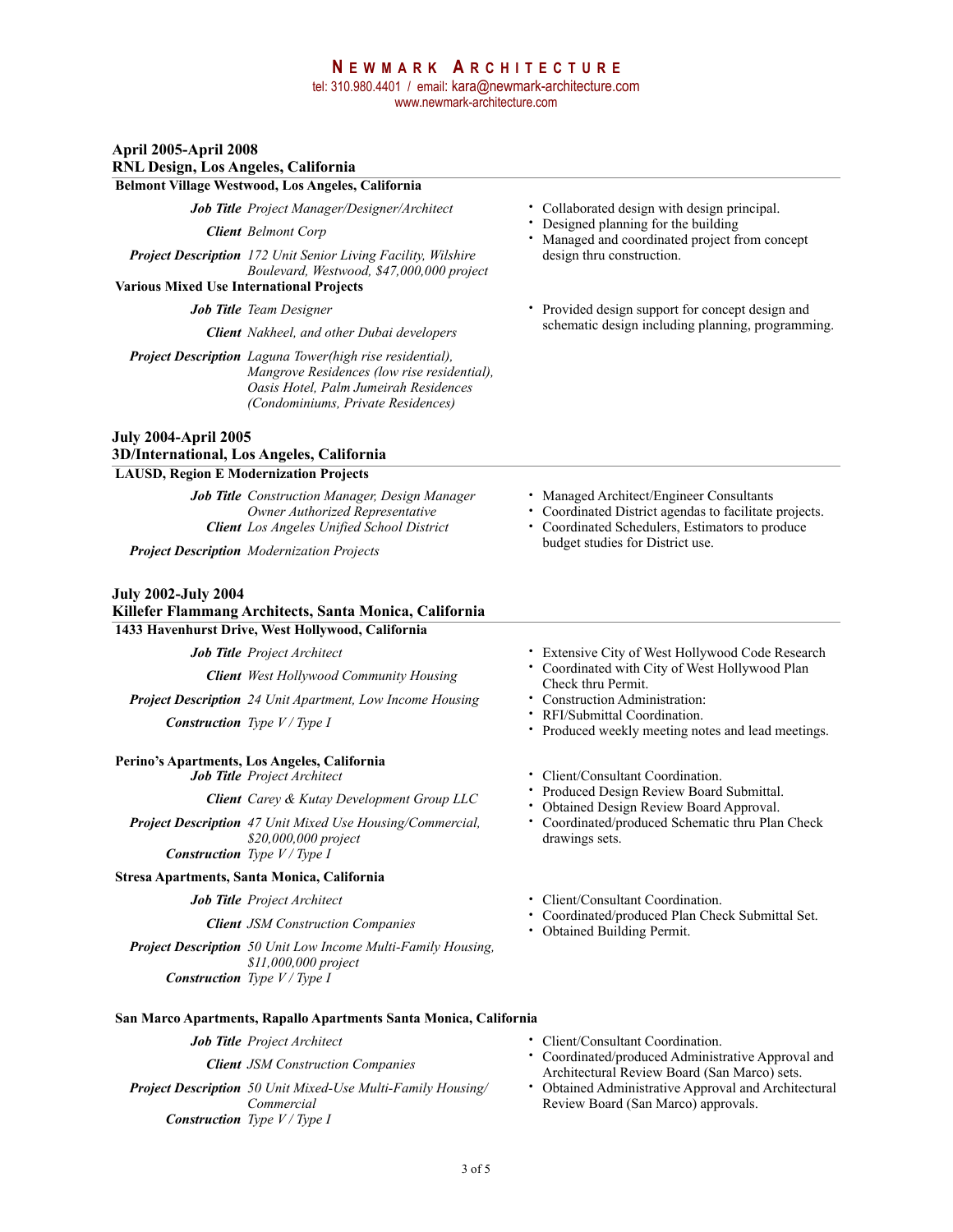tel: 310.980.4401 / email: kara@newmark-architecture.com www.newmark-architecture.com

#### *Other Projects:*

Seaview Terrace, 1761 Appian Way, Santa Monica, California

Eastern Columbia Building-Adaptive Re-Use, Los Angeles, CA The Kor Group, Client

# **May 2000-March 2002**

**Levin & Associates Architects; Los Angeles, California Five Acres, Arts and Education Center, Alta Dena, California**

*Client Five Acres Boys & Girls Aid Society*

*Project Description Education Facility*

*Construction Type I/Type V*

Project Architect thru Architectural Review Board Approval. Project Architect thru Schematic Design. Designed penthouse/pool scheme for Schematic Design.

- *Job Title Assistant Project Architect* Developed and produced design schematics for project.
	- Client/Consultant Coordination.
	- Detail Designs / Interior Design.<br>• Produced/Managed drawing sets
	- Produced/Managed drawing sets.<br>• Coordinated with Los Angeles Co.
	- Coordinated with Los Angeles County Plan Check thru Permit.
	- Construction Administration:
	- RFI/Submittal Coordination.
	- Produced weekly meeting notes and lead meetings.

#### **Griffith Observatory Renovation, Los Angeles, California**

*Project Description Historic Preservation of Griffith Observatory*

#### **Greek Theatre Proposal, Los Angeles, California**

*Project Description Design Competition for Greek Theatre Renovation*

#### **Natural History Museum, Los Angeles, California**

*Job Title Presentation/Production Manager* Site Feasibility Studies:

*Project Description Site Feasibility Studies/ Historic Structures Report*

- *Job Title Staff Architect* Worked on the team to produce construction document set.
	- Coordinated, specified and organized all rest room facility product data and information.
- *Job Title Presentation/Production Manager* Worked with principal to design presentation.
	- Coordinated team through production.
	- Coordinated presentation consultants and deadline management.

*Historic Structures Report:* 

- Met with client to determine the content of the report.
- Coordinated consultants for design and content organization.

Designed graphic layout for the report.

*Presentation/Production Manager*

- Worked with principal to design presentation.
- Coordinated team through production.
- Coordinated presentation consultants and deadline management.